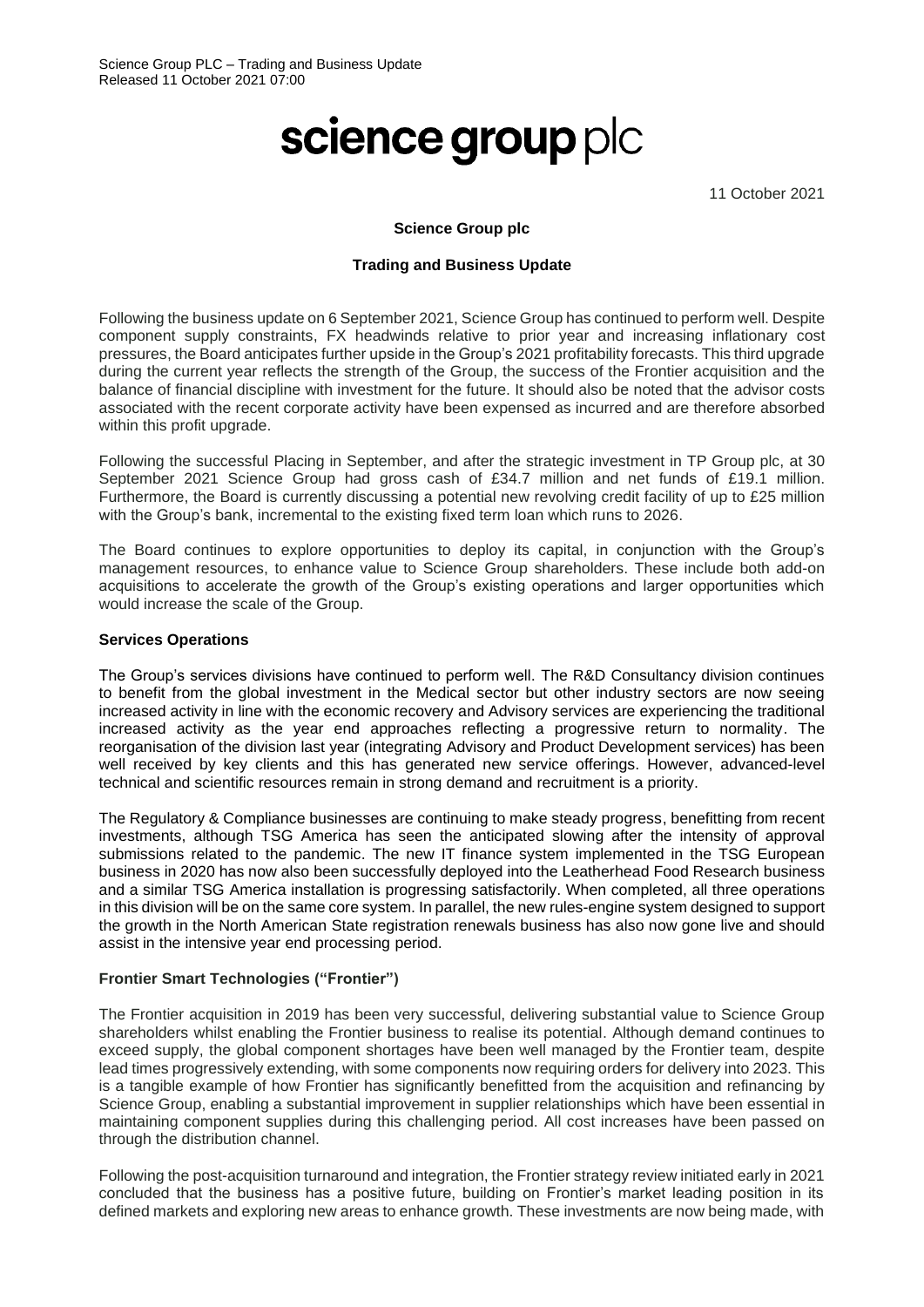all costs being expensed. In addition, Frontier is in negotiations regarding an add-on acquisition to support its future strategy and, although there can be no certainty that the acquisition will complete, this potential investment reinforces the benefits that Frontier has gained as a division of Science Group.

### **Strategic Investment in TP Group plc ("TP Group")**

Science Group initiated its investment in TP Group in August 2021 and now owns approximately 27% of the issued voting share capital, making Science Group the largest shareholder in TP Group. The total investment to date is approx. £12.5 million and the average cost per share is approx. 5.9 pence. Science Group recognises that additional capital investment may be required to ensure that TP Group has a solid financial foundation. The Science Group Board also anticipates that the market value of the shareholding will be impacted by the lack of liquidity resulting from the Group's stake, but considers the TP Group shareholding to be a long-term, strategic investment for Science Group.

Prior to, and during, the building of its stake, Science Group made a number of approaches to TP Group to try to discuss potential corporate collaboration models, including both a strategic investment and a possible offer for the company (at a significant premium) subject to satisfactory due diligence and other conditions. All these initiatives were rejected by TP Group without discussion or engagement and the possible Science Group offer was withdrawn on 3 September. Science Group therefore requisitioned a general meeting of TP Group shareholders which was held on 1 October 2021. As a result, two TP Group directors resigned and the appointments of two Science Group director nominees were approved by TP Group shareholders.

The onboarding process for the new directors is now underway and it is hoped that this will be completed shortly. It is anticipated that the future strategy of TP Group will be reviewed by the new Board once the Science Group director appointments are completed. Science Group believes that the strategic investment in TP Group offers an attractive opportunity for both organisations given the considerable similarities between the business operations but minimal overlap in client operating markets. Opportunities for collaboration and cooperation to benefit both organisations should be actively explored.

The Science Group representation on the TP Group Board should also improve financial management, increase focus on capital allocation and ensure greater alignment between stakeholders. The Science Group appointed directors will work with the TP Group management teams to ensure that the company has adequate capital resources and that such capital is invested in those business areas that can realise ambitious growth opportunities for TP Group and its employees, which in turn should ultimately produce an attractive return for shareholders in both TP Group and Science Group.

#### **Summary**

Science Group's resilient operating performance has delivered a third upgrade to the Board's profitability expectations for the current financial year. This outstanding performance is due to the commitment and endeavours of the management and staff throughout the Group's operating businesses. These dedicated teams share in the Science Group success and can anticipate another year of excellent profit share and bonus awards.

In parallel, the Science Group strategy of enhancing the organic development of the Group's businesses through acquisitions and strategic investments continues to make progress. The Group's strategy will further benefit from the successful Placing in September, which expanded the institutional shareholder base, and the potential increase in credit facilities.

In summary, the Board anticipates that Science Group will close out 2021 as another outstanding year and is now starting to plan for 2022 and beyond.

**End**

**Science Group plc**

Martyn Ratcliffe, Chairman Tel: +44 (0) 1223 875 200